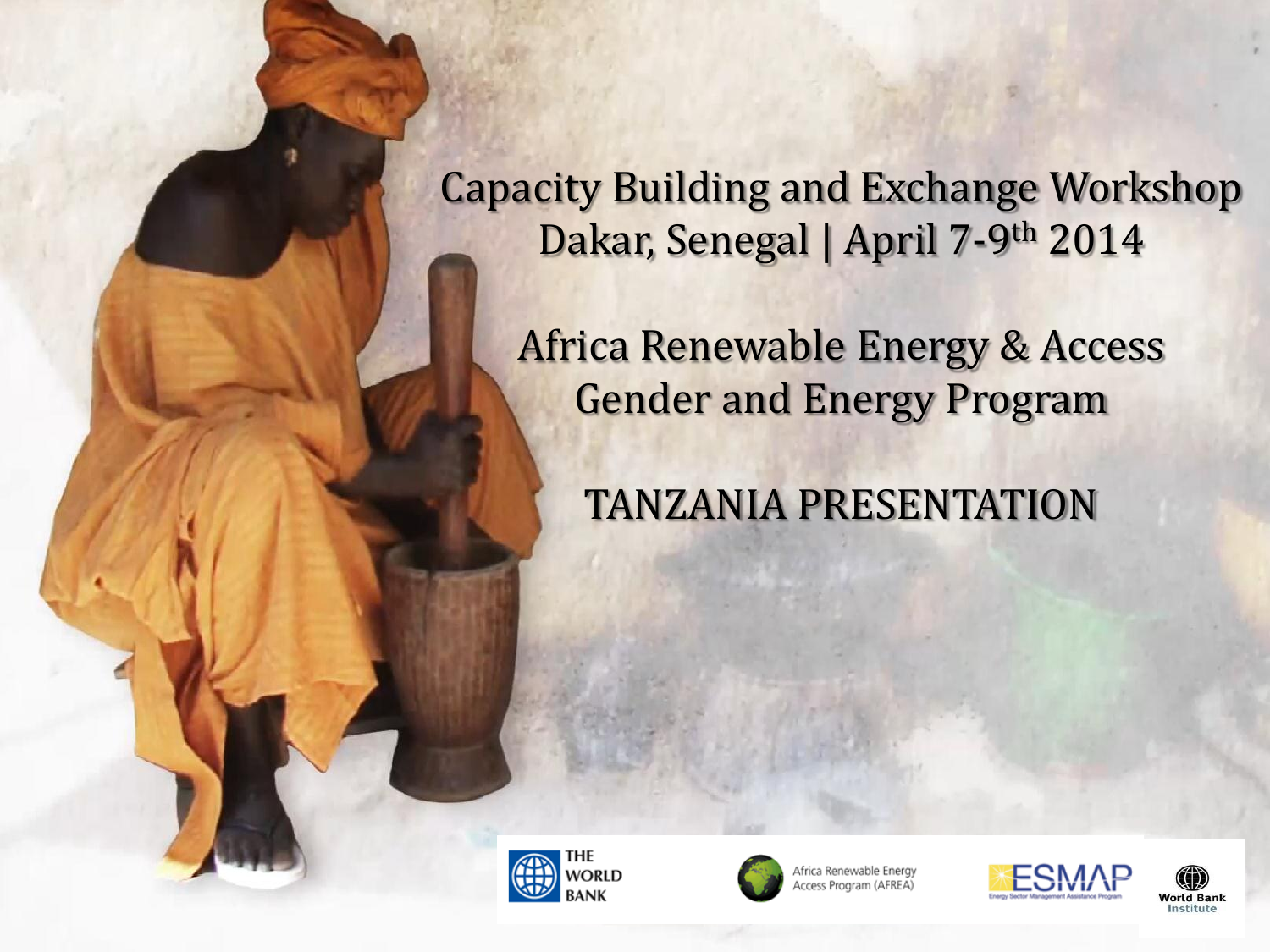## TANZANIA | GENDER & ENERGY











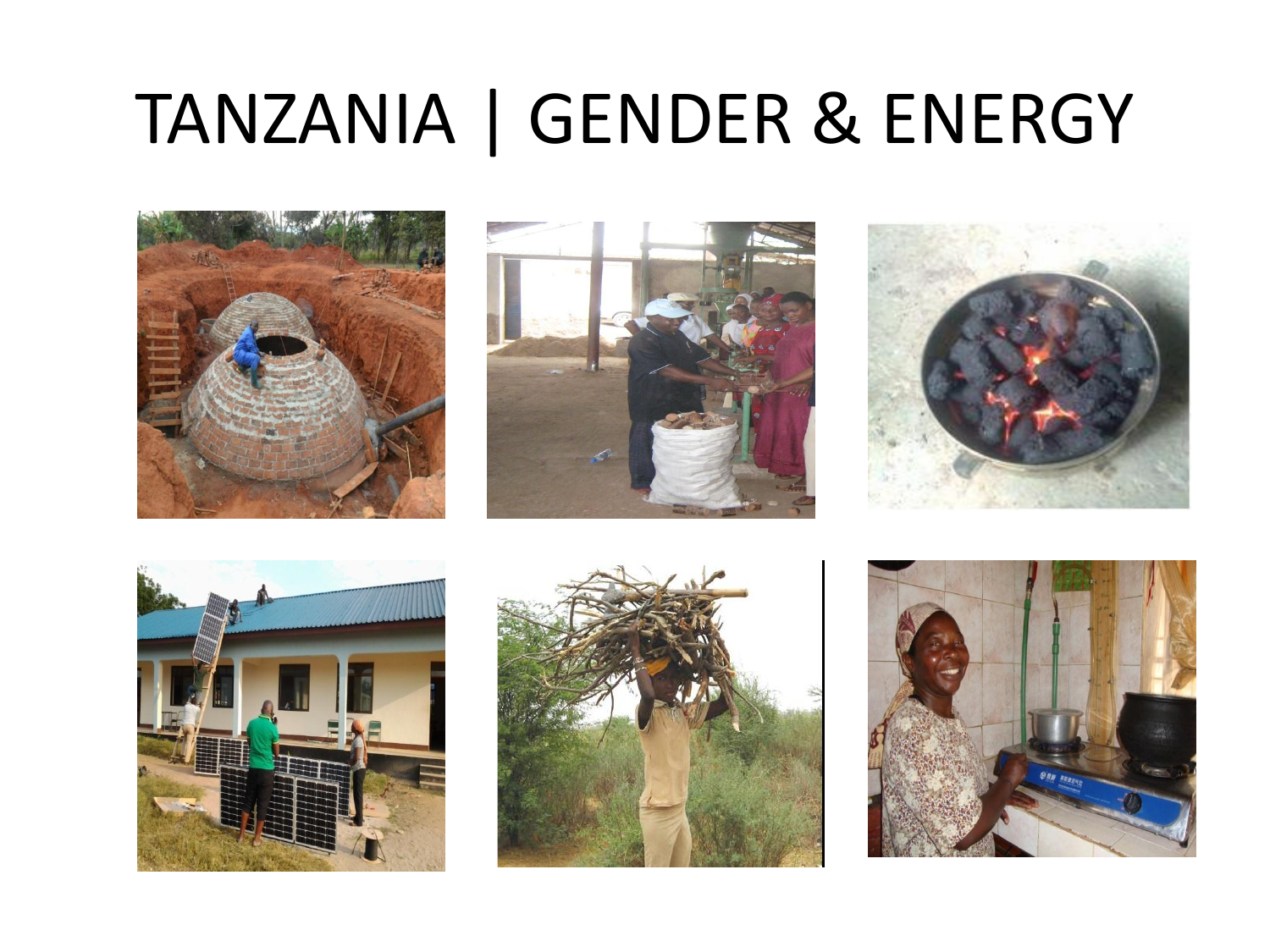### Tanzania Dashboard – Rural Energy Agency

| <b>Issue</b>                      | <b>Fact</b>                                                                                                                                                                                                                                                                                                                                                                                                                                                                                                                                                                                                                                                             |
|-----------------------------------|-------------------------------------------------------------------------------------------------------------------------------------------------------------------------------------------------------------------------------------------------------------------------------------------------------------------------------------------------------------------------------------------------------------------------------------------------------------------------------------------------------------------------------------------------------------------------------------------------------------------------------------------------------------------------|
| Population                        | Total population 47 million; largely rural                                                                                                                                                                                                                                                                                                                                                                                                                                                                                                                                                                                                                              |
| Geography                         | In size, Tanzania is the largest East African country (947,300 km <sup>2)</sup> . It is<br>coastal, with large areas of savannah.<br>Agriculture contributes >40% of GDP and employs 80% of the popul.                                                                                                                                                                                                                                                                                                                                                                                                                                                                  |
| <b>Key Development Challenges</b> | Poverty remains high (UNDP Human Development Index 152/187);<br>$\bullet$<br>Over 58% of the population live below US\$1/day;<br>Health challenges include chronic shortage of skilled health personnel,<br>$\bullet$<br>malnutrition, and an increasing feminization of the HIV/AIDS epidemic;                                                                                                                                                                                                                                                                                                                                                                         |
| <b>Energy Scenario</b>            | Tanzania energy balance is dominated by biomass based fuel-<br>$\bullet$<br>accounting for over 90% of primary energy supply<br>Electricity and petroleum accounts for 1.5% and 8% respectively and<br>coal accounts for less 1%; Only 18.4% of the total population have<br>access to electricity, 6.6% in rural areas;                                                                                                                                                                                                                                                                                                                                                |
| <b>Social and Gender Issues</b>   | Life expectancy is just under 51 years.<br>$\bullet$<br>IAP kills approximately 18,900 people (mainly women and children) p/a<br>$\bullet$<br>Female headed households account for 30% of all household in the<br>country Women are 70-80% of the agricultural workforce, but women<br>own only 19% of registered land; average size of land held by women is<br>less than half the size of land owned by men;<br>Only 14% of females have an account at a formal financial institution,<br>In terms of access to technologies (e.g. mobile phones) in urban areas<br>women have 64.8% access rate compare to 73.6% of male and in rural<br>areas is 24% compared 45.4% |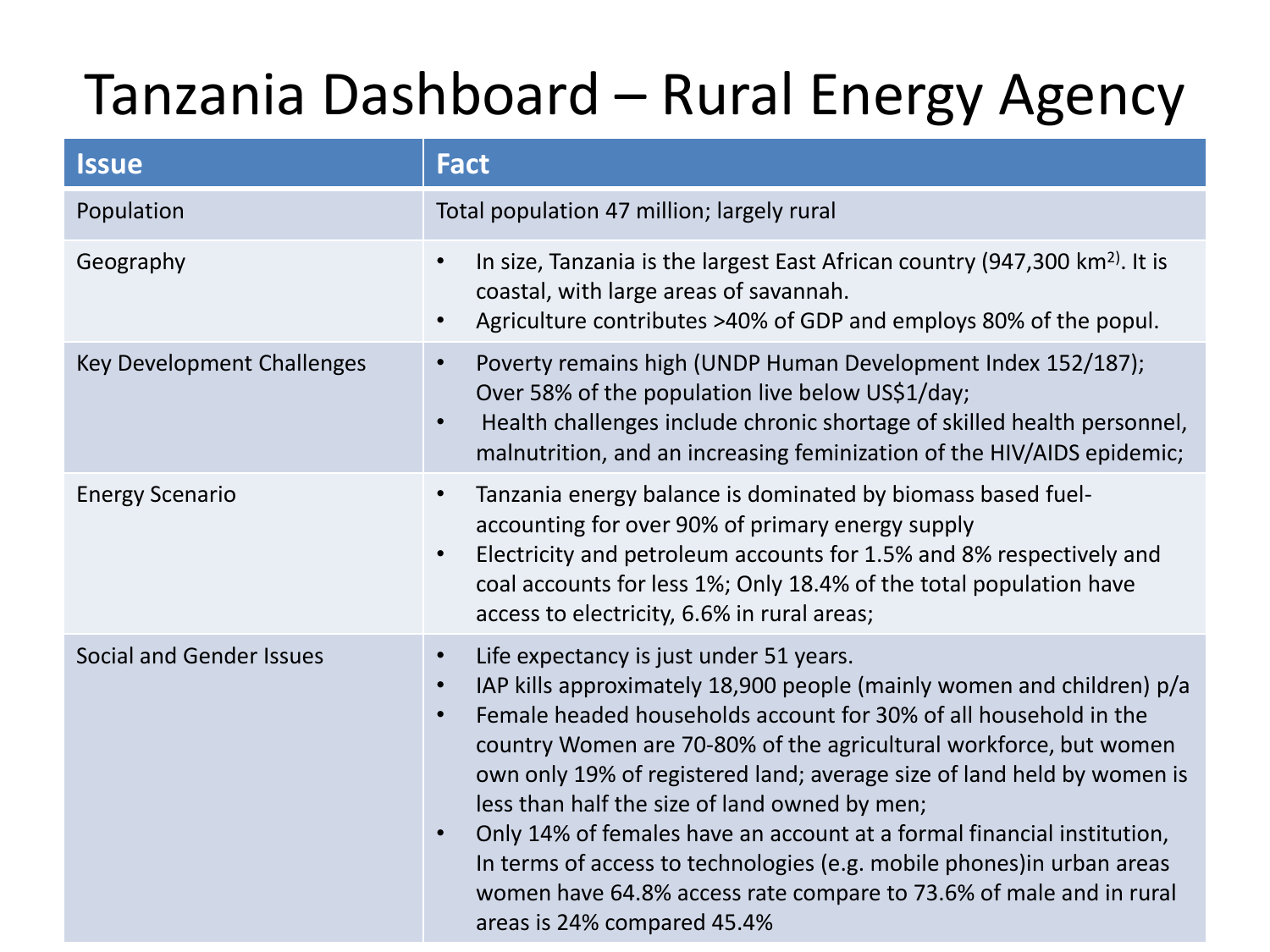### Tanzania Program Update

| <b>Action</b>                      | <b>Status</b>                                                                                                                                                                                                                                                                                                                                                                                                                                                                                                                                                                                                                                    |
|------------------------------------|--------------------------------------------------------------------------------------------------------------------------------------------------------------------------------------------------------------------------------------------------------------------------------------------------------------------------------------------------------------------------------------------------------------------------------------------------------------------------------------------------------------------------------------------------------------------------------------------------------------------------------------------------|
| <b>Gender Assessment</b>           | Completed in 2012; With support of AFREA, REA conducted a baseline gender assessment                                                                                                                                                                                                                                                                                                                                                                                                                                                                                                                                                             |
| <b>Gender Action Plan</b>          | Based on the baseline survey and with support from AFREA, REA developed GAP and gender<br>$\bullet$<br>checklist tools for reference during project appraisal, promotion and M&E.<br>REA has started to implement the GAP through incorporation of gender into Organization<br>$\bullet$<br>strategy and objectives, training of project developers on Gender & Energy and training of<br>women on energy entrepreneurship                                                                                                                                                                                                                       |
| <b>Implementation Arrangements</b> | A Gender focal Unit is responsible for coordination of gender issues within and outside REA.<br>$\bullet$<br>Gender matrix and checklists have been developed for easy use and reference<br>$\bullet$<br>Requirement for gender consideration integrated in key/reference docs such as Strategic<br>$\bullet$<br>plan, business templates and procurement materials<br>Human Resource recruitment manual and procedure encourage women to apply and fill<br>$\bullet$<br>vacant positions. Among 52 employees 21 are women                                                                                                                       |
| Monitoring and Evaluation          | Gender sensitive indicators have been included in the organizations' overall M+ E<br>$\bullet$<br>framework, including collection and use of gender disaggregated during M+E (e.g. analysis,<br>reporting); number of women and men involved in productive use of energy services;<br>Gender data base held by the gender focal unit                                                                                                                                                                                                                                                                                                             |
| <b>Completion and Reporting</b>    | Outcomes- More women engaged in various enterprises powered by REA supported energy<br>$\bullet$<br>projects; REA budgeting for gender mainstreaming; growing involvement of women in<br>proposal writing and application for grants; improved access to services e.g. grain mills and<br>health services (i.e. reduced queues, time and costs to obtain services)<br>Impacts-improved income for women entrepreneurs, time and money served now spent on<br>$\bullet$<br>other household improvements<br>Next Steps- Implementation of the rest of items on the GAP. Also keen to share and<br>$\bullet$<br>exchange our experience with others |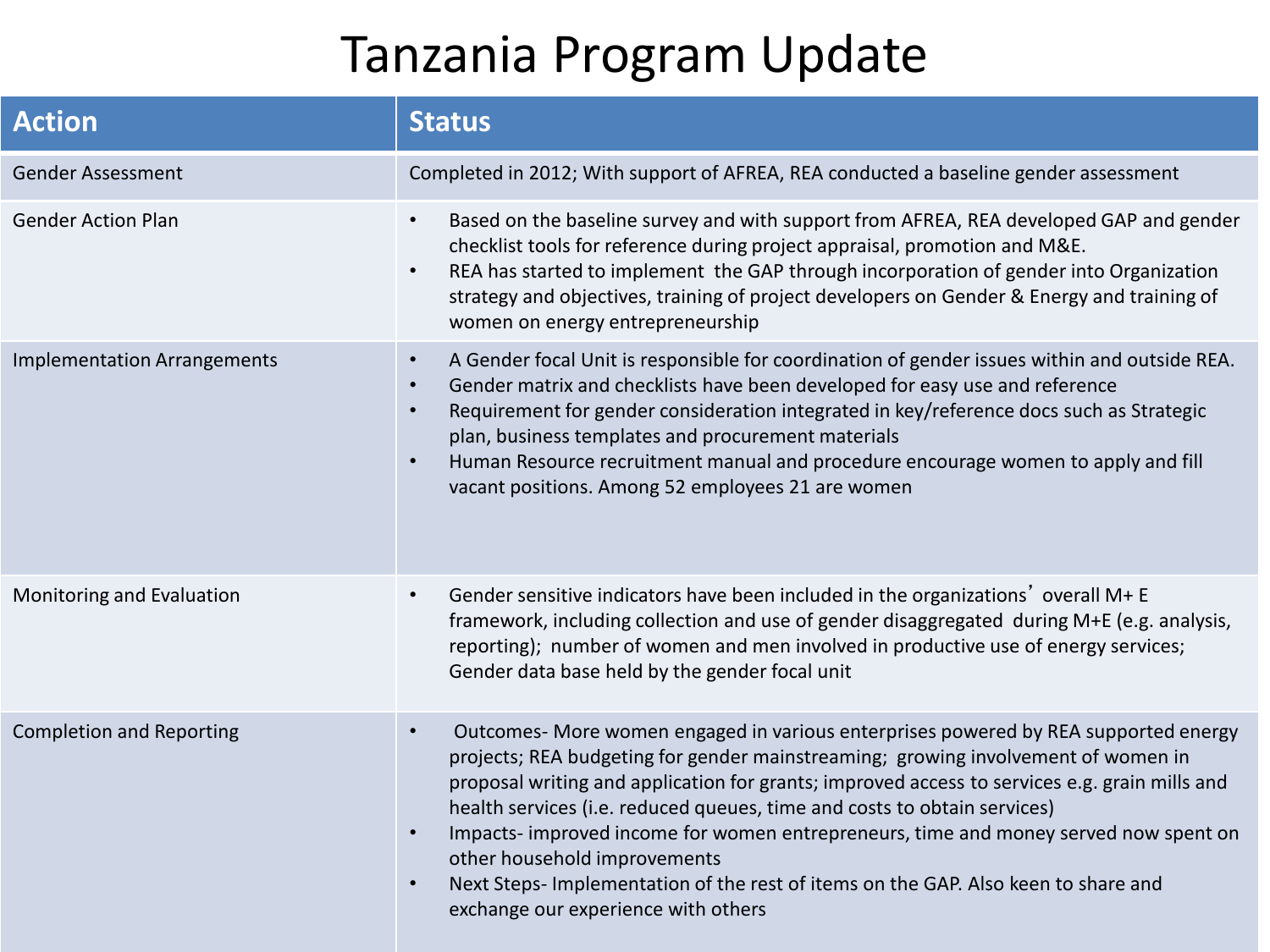# What worked well/ Not so well

#### **Worked (or is working) well**

- Buy-in and support from senior management
- Sustained and systematic approach to gender mainstreaming (not a short termone-off effort)
- Engagement of male consultant proved to be a great strategy as it demystified the notion that gender is an issue only to be discussed/dealt with by women (note-men talk to men)
- Gender unit and focal point are key in ensuring sustainability of efforts

#### **Not working so well**

- Sharing of results, experience and lessons learned outside REA (i.e. with national stakeholders). Efforts are under way to ensure that REA shares Gender best practices in its website.
- REA works with partners from the private sector and Government agencies, They also need to be sensitized on gender mainstreaming to ensure energy projects financed by REA are gender sensitive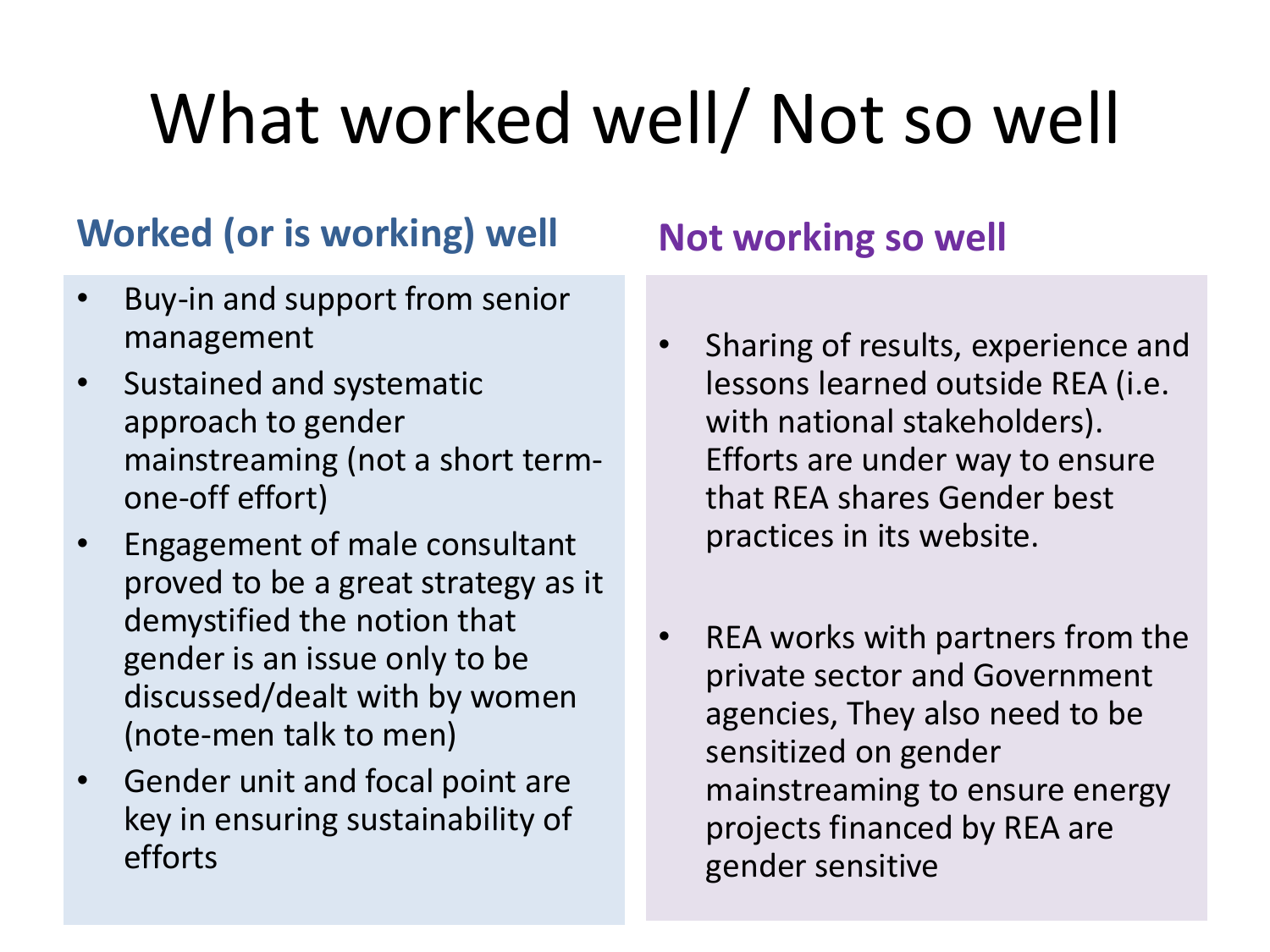## 3 Lessons Learned

- *Buy-in and support from senior management is critical-provide them with clear, consistent and positive facts*
- *Need to find out who makes decisions and engage the right experts (e.g. men-talk to men and women talk women)*
- *Sustained engagement is critical for success (i.e. Gender mainstreaming should not be pursued as a short term, one off effort). It is about changing generations of social behaviors (mentalities and perception) and so it is time consuming*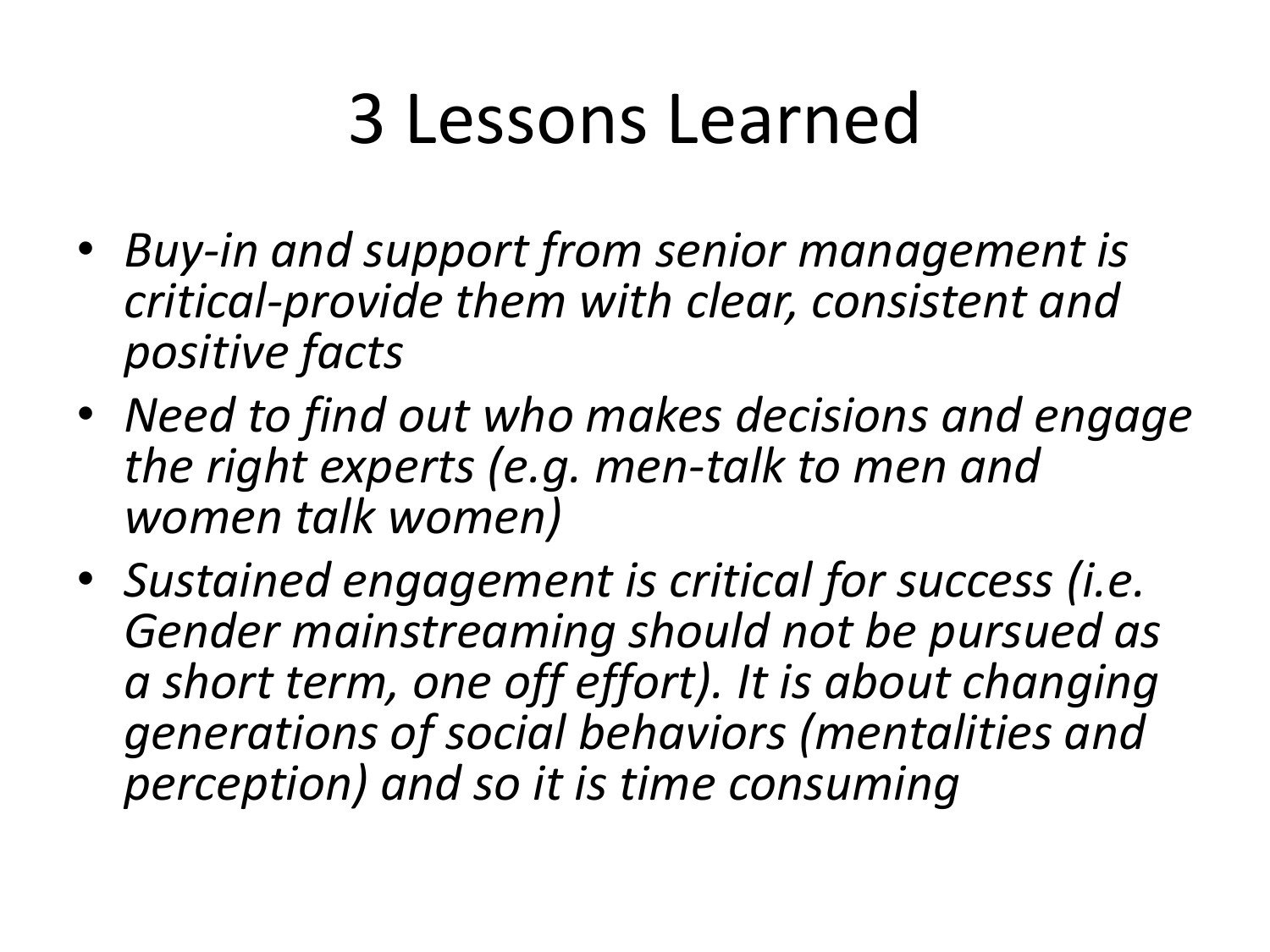# What Guidance Do You Need?

- *Landscaping gender mainstreaming (i.e. linking with other socio-economic aspects affecting women empowerment and development)*
- • *Communication and exchange of experience and lessons learned*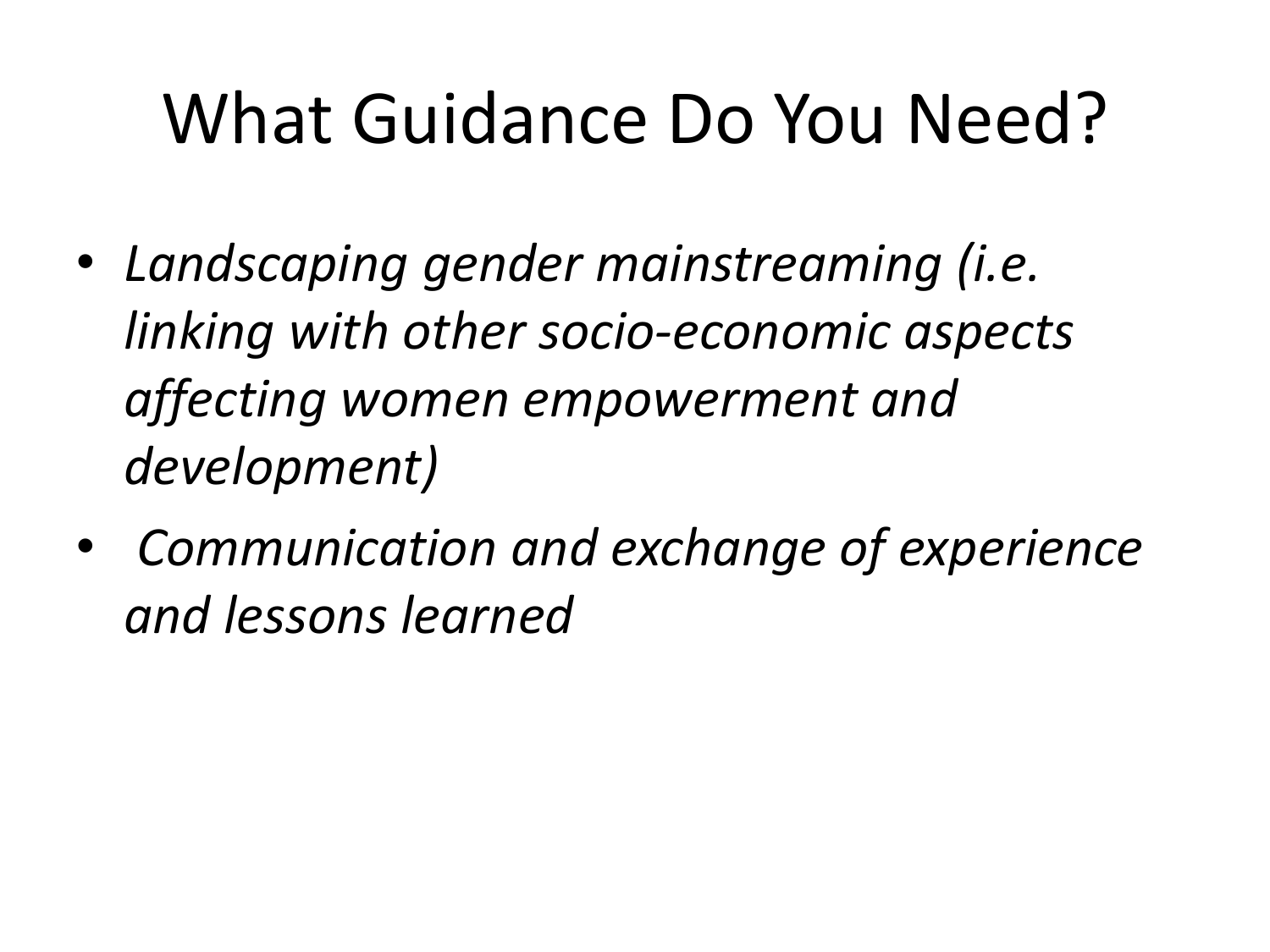### **M&E | TANZANIA**

| Development<br>Goal                   | • Increased equitable access to affordable modern energy services for rural<br>development                                                                                                           |  |
|---------------------------------------|------------------------------------------------------------------------------------------------------------------------------------------------------------------------------------------------------|--|
|                                       |                                                                                                                                                                                                      |  |
| <b>Outcome</b>                        | Improved systematic gender mainstreaming; increased economic opportunities;<br>institutional and community empowerment                                                                               |  |
|                                       |                                                                                                                                                                                                      |  |
| <b>Intermediate</b><br><b>Outcome</b> | Improved data collection; engaged REA management and staff; increased capacity<br>$\bullet$<br>of project developers; increased gender equality in LRTC; improved documentation<br>and communication |  |
|                                       |                                                                                                                                                                                                      |  |
| Outputs                               | • Gender assessment; Action plan; Training and capacity building of staff and project<br>developers; gender informed LRTC; Knowledge products (case studies and video)                               |  |
|                                       |                                                                                                                                                                                                      |  |
| Inputs                                | • AFREA Gender and Energy Support; REA staff and the Gender experts                                                                                                                                  |  |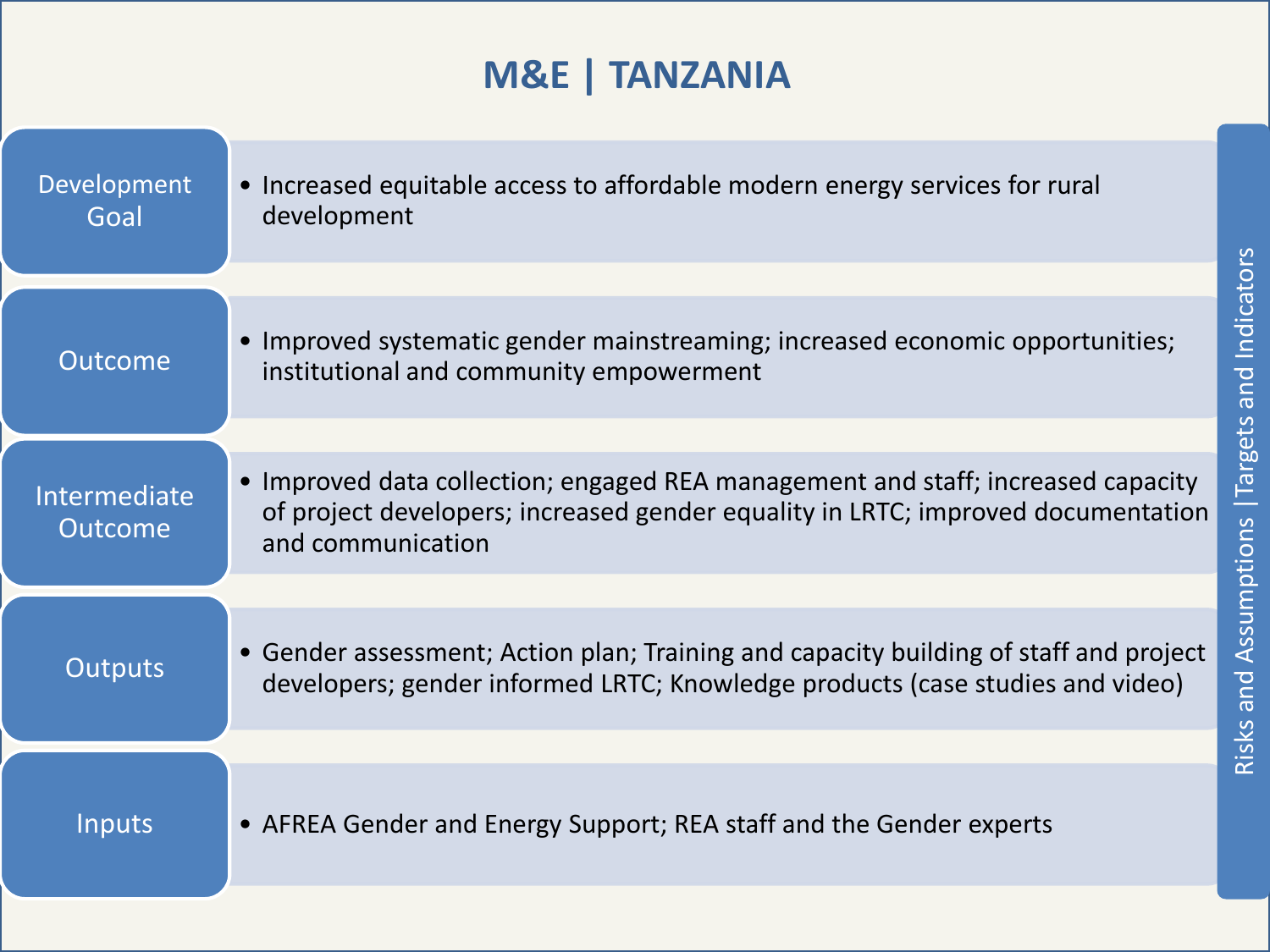### **COUNTRY NOTE| TANZANIA**

#### **Country Note Outline | TANZANIA**

| <b>Country Context</b><br>(Energy and<br>Gender) | Wood fuel accounts for 90% of primary energy supply in Tanzania; women spend up to 6 hours a<br>day in collection; IAP kills approximately 18,900 people (mainly women and children) p/a; 80% of<br>pop live in rural area where access 6.6%-mostly male-headed HH; Limited use of modern energy<br>services for productive use                                                                          |
|--------------------------------------------------|----------------------------------------------------------------------------------------------------------------------------------------------------------------------------------------------------------------------------------------------------------------------------------------------------------------------------------------------------------------------------------------------------------|
| Project Background                               | Poverty remain high in TZ, particularly in rural areas; the baseline assessment indicated that<br>women have less assets and hence less economic power than men; REA works in improving access<br>to modern energy services in rural areas, therefore mainstreaming gender in REA operations will<br>capture gender energy needs and hence will contribute to more gender equitable poverty<br>reduction |
| Innovative<br>Approach<br>"Storyline"            | Management buy in mainstreaming gender in REA operation enabled to target women and men in<br>energy projects funded by REA,<br>lighting up women homes and brighten up their lives; Capacity building on gender sensitive<br>implementation allowed for change of mind set among REA staff and developers                                                                                               |
| Progress and<br><b>Results</b>                   | Gender action plan developed; developed gender tools (checklist for project appraisal, promotion<br>and M&E); capacity building to REA staff & developers; developed terms of reference for gender<br>focal unit; incorporated gender in REA operation documents (SP, AWP) and tendering materials                                                                                                       |
| Way Forward/<br>Conclusion                       | Sharing experience and lessons learnt to inform and influence action by partners and other<br>stakeholders; follow up and inform the energy policy being revised                                                                                                                                                                                                                                         |